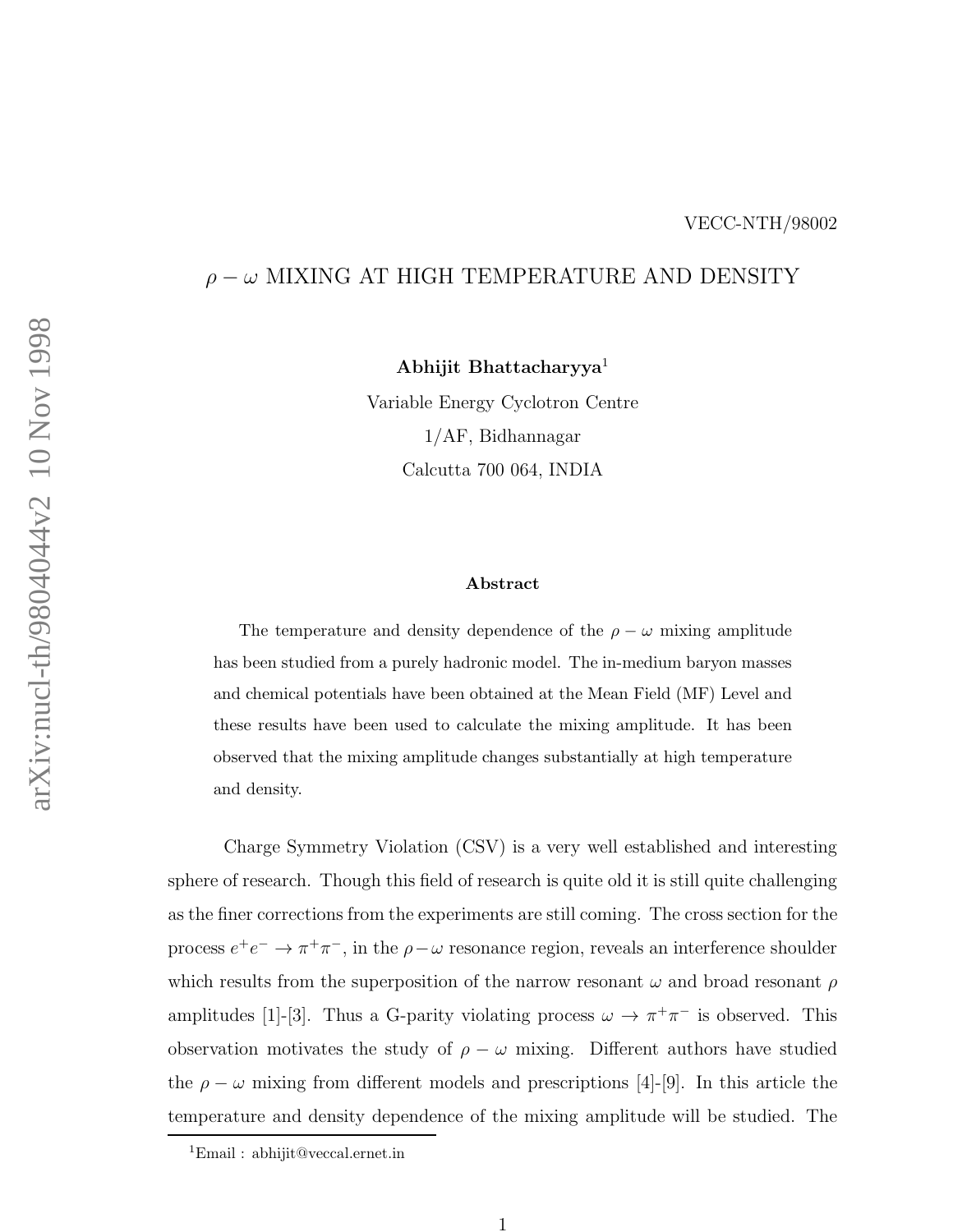$\rho - \omega$  mixing may be important in the context of hot and dense hadronic matter which can be observed in high energy heavy ion collisions. So it is interesting to see whether this amplitude is changed substantially at high temperature/density.

After a brief discussion of the model the baryon masses and chemical potentials, in the hot and dense matter, will be calculated in the Mean Field Approximation (MFA) self consistently. This result will be used to calculate the temperature and density dependence of the mixing amplitude.

The description of hadronic matter at high temperature should be based on a reliable relativistic model [10]. The model should reproduce the basic features of the strong interaction i.e. short range repulsive and long range attractive forces. Here we will use non-linear Walecka model to calculate the mixing amplitude.

The non-linear Walecka model Lagrangian with nucleons, scalar mesons and vector ( $\omega$  and  $\rho$ ) mesons can be written as [11]:

$$
\mathcal{L} = \sum_{B} \bar{\psi}_{B} (\gamma^{\mu} p_{\mu} - m_{B} + g_{\sigma} \sigma - g_{\omega} \gamma^{\mu} \omega_{\mu}) \psi_{B} + \frac{1}{2} (\partial^{\mu} \sigma \partial_{\mu} \sigma - m_{\sigma}^{2} \sigma^{2})
$$
  

$$
- \frac{1}{4} F_{\mu\nu} F^{\mu\nu} + \frac{1}{2} m_{\omega}^{2} \omega^{2} - \frac{1}{3} b m_{N} (g_{\sigma} \sigma)^{3} - \frac{1}{4} c (g_{\sigma} \sigma)^{4}
$$
  

$$
- \frac{1}{4} G_{\mu\nu} G^{\mu\nu} + \frac{1}{2} m_{\rho}^{2} \rho^{2} + g_{\rho} \bar{\psi} \gamma^{\mu} \tau . \psi \rho_{\mu} + f_{\rho} \bar{\psi} \sigma^{\mu\nu} \tau . \psi \frac{\partial_{\mu}}{2m} \rho_{\nu}
$$
(1)

In the above expression  $\psi_B, \sigma, \omega$  and  $\rho$  are respectively the baryon, the  $\sigma$ meson, the  $\omega$ -meson and the  $\rho$ -meson fields;  $m_B, m_\sigma, m_\omega$  and  $m_\rho$  are the corresponding masses;  $F_{\mu\nu} = \partial_{\mu}\omega_{\nu} - \partial_{\nu}\omega_{\mu}$  and  $G_{\mu\nu} = \partial_{\mu}\rho_{\nu} - \partial_{\nu}\rho_{\mu} + [\rho_{\mu}, \rho_{\nu}]$ . Here we have considered two baryons: neutron(*n*) and proton(*p*). Their masses are  $m_n = 939.5731$ and  $m_p = 938.2796$ . In equation (1),  $m_N = (m_n + m_p)/2$ . The other parameter values used here are given by:  $m_{\rho} = 770.0MeV$ ,  $m_{\omega} = 783.0MeV$ ,  $g_{\rho}^2/4\pi = 0.74$ ,  $g_{\omega}^2/4\pi = 5.48, g_{\sigma}^2/4\pi = 5.35 \text{ and } C_{\rho} = f_{\rho}/g_{\rho} = 6.1 \text{ [}5, 12\text{].}$ 

In ref. [5] similar interactions of  $\rho$  and  $\omega$  have been used to calculate the momentum dependence of the  $\rho - \omega$  mixing amplitude. The advantage of using this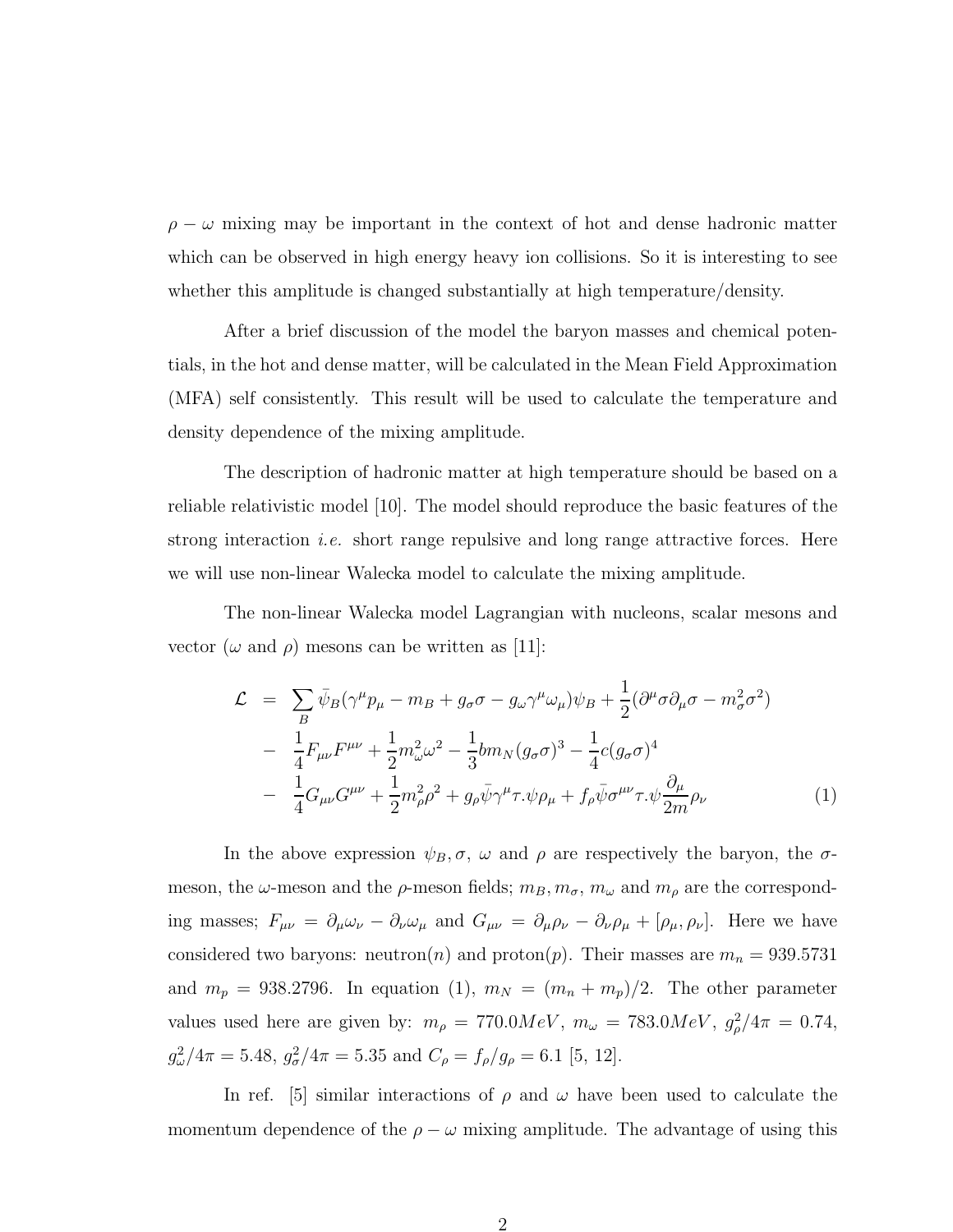prescription, as pointed out in ref. [5], is that one can write down the contribution of the  $\rho - \omega$  mixing to the NN potential in a parameter free form:

$$
V_{NN}^{\rho\omega}(q) = -\frac{g_{\rho}g_{\omega}\langle\rho|H|\omega\rangle}{(q^2 - m_{\rho}^2)(q^2 - m_{\omega}^2)}\tag{2}
$$

where the  $\rho - \omega$  mixing amplitude is given by:

$$
\langle \rho | H | \omega \rangle = g_{\rho} g_{\omega} \Pi(q) \tag{3}
$$

In the above equation  $\Pi(q)$  is the transverse part of the polarisation function at finite temperature (the definetion of of  $\Pi(q)$  is somewhat different compared to that in ref [5]).

The task ahead is now to calculate  $\Pi(q)$  at finite temperature and density keeping in mind that the  $\rho$ -meson has both vector and tensor coupling to the nucleons. So one has [5]

$$
\Pi^{\mu\nu}(q,T) = \Pi^{\mu\nu}_{vv}(q,T) + C_{\rho}\Pi^{\mu\nu}_{vt}(q,t)
$$
\n
$$
\tag{4}
$$

where

$$
i\Pi_{vv}^{\mu\nu} = \int \frac{d^4k}{(2\pi)^4} Tr \left[ \gamma^{\mu} G(k+q) \gamma^{\nu} \tau_z G(k) \right]
$$
  

$$
i\Pi_{vt}^{\mu\nu} = \int \frac{d^4k}{(2\pi)^4} Tr \left[ \gamma^{\mu} G(k+q) \frac{i\sigma^{\nu\lambda} q_{\lambda}}{2m} \tau_z G(k) \right]
$$
(5)

where  $G$  is the finite temperature nucleon propagator.

The nucleon propogator can be splitted into its isoscalar and isovector components as:

$$
G(k) = \frac{1}{2}G_p(k)(1+\tau_z) + \frac{1}{2}G_n(k)(1-\tau_z)
$$
\n(6)

Once this splitting is introduced in the polarisation function and the isospin trace is carried out one can easily see that the  $\rho-\omega$  mixing amplitude is proportional to the difference between the proton and the neutron loops (fig. 1) [5] *i.e.* 

$$
\Pi_{\mu\nu}(q) = \Pi_{\mu\nu}^{(p)}(q) - \Pi_{\mu\nu}^{(n)}(q) \tag{7}
$$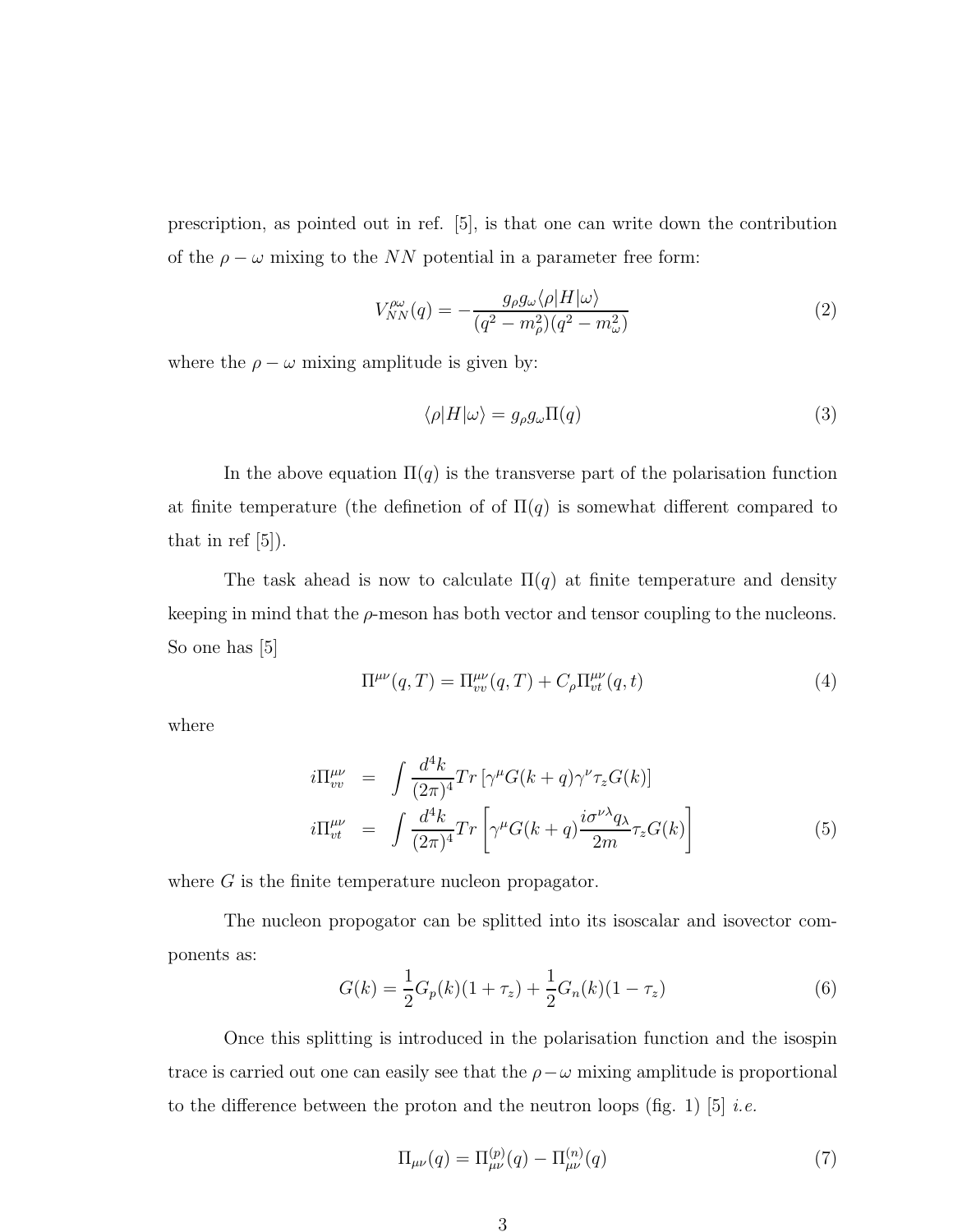

Fig. 1 : Feynmann diagram for the  $\rho - \omega$  mixing amplitude.

In the above set of equations the propagator for the baryons can be given by

$$
G_B(p) = (\gamma^{\mu} p_{\mu} + m_B^*) \left[ \frac{1}{(p^2 - m_B^{*2} + i\epsilon)} + 2\pi i \delta(p^2 - m_B^{*2}) sin^2 \phi_{p_0} \right]
$$
(8)

where

$$
sin \phi_{p_0} = \frac{e^{-x/2}\theta(p_0)}{(1+e^{-x})^{\frac{1}{2}}} - \frac{e^{x/2}\theta(-p_0)}{(1+e^x)^{\frac{1}{2}}}
$$
  

$$
x = (p_0 - \mu_B)/T
$$
 (9)

 $B$  is either  $p$  or  $n,$   $T$  is the temperature and  $\mu_B$  is the chemical potential.

Once we use this propagator the calculation of the polarisation function is really straight forward and we have [5, 10]

$$
\Pi_{vv}^{(p)}(q) = -\frac{q^2}{2\pi^2} \left[ \frac{1}{6\epsilon} - \frac{\gamma}{6} - \int dx x (1-x) \left[ \frac{m_p^2 - x(1-x)q^2}{\Lambda^2} \right] \right] \n- 16q^2 \int \frac{d^3k}{(2\pi)^3} \frac{[f_p^+(E_p) + f_p^-(E_p)]}{2E_p(k)} \left[ \frac{(E_p^2(k) - |k|^2(1 - \cos^2\theta)/2)}{q^4 - 4(k.q)^2} \right] \n\Pi_{vt}^{(p)}(q) = -\frac{q^2}{8\pi^2} \left[ \frac{1}{\epsilon} - \gamma - \int dx \left[ \frac{m_p^2 - x(1-x)q^2}{\Lambda^2} \right] \right]
$$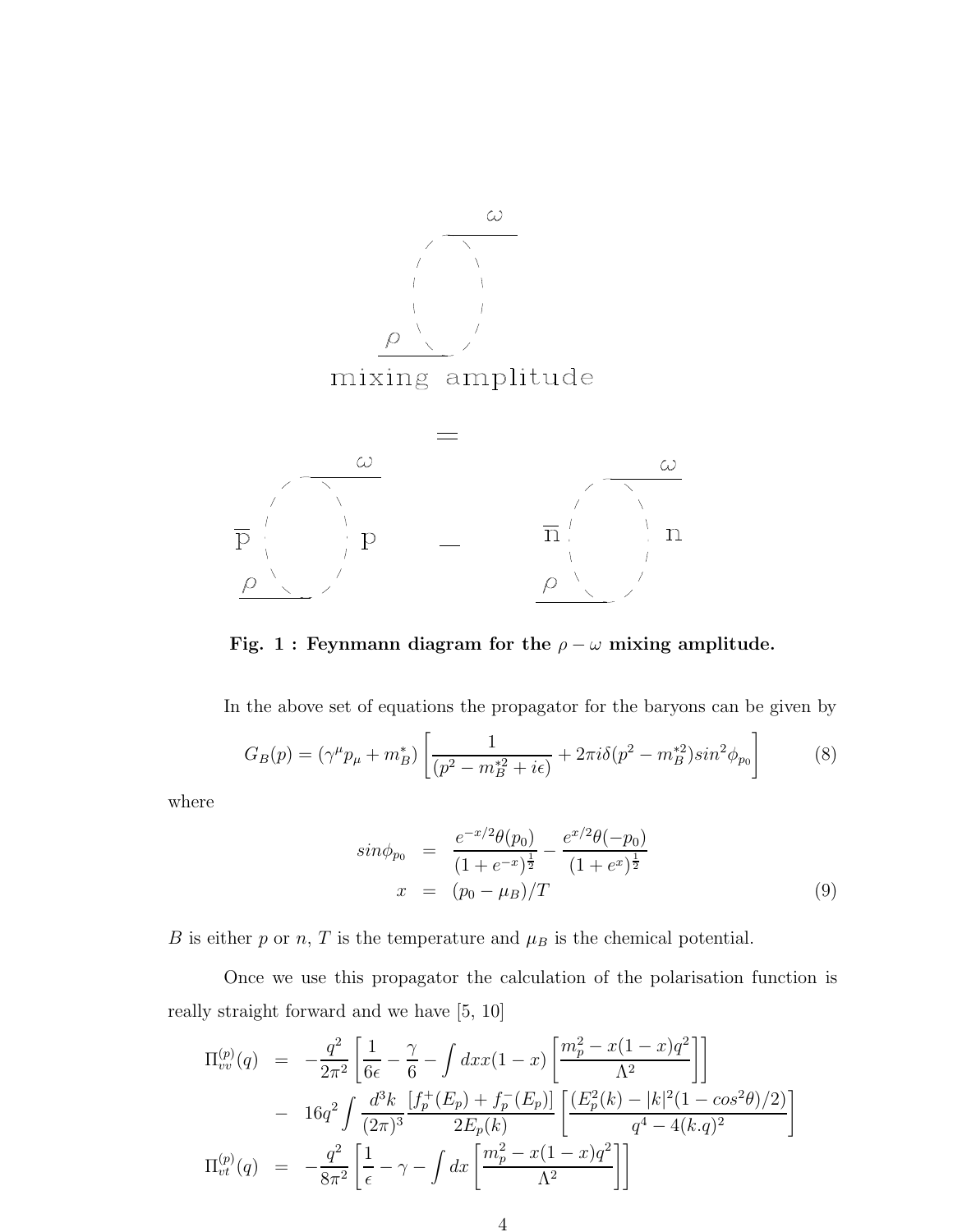+ 
$$
8q^4 \int \frac{d^3k}{(2\pi)^3} \frac{[f_p^+(E_p) + f_p^-(E_p)]}{2E_p(k)} \left[ \frac{1}{q^4 - 4(k.q)^2} \right]
$$
 (10)

and similar expressions for the neutron loops. In the above expression  $f_B^{\pm}(E_B)$  = 1  $\frac{1}{1+exp((E_B\mp \mu_B)/T)}$  is the thermal distribution function,  $\Lambda$  is an arbitary renormalisation cutoff and  $\gamma$  is the Euler-Mascheroni constant. Since we need to have the difference between the  $p$  and  $n$  loop contributions we get

$$
\Pi_{vv}(q) = \Pi_{vv}^{(p)} - \Pi_{vv}^{(n)}
$$
\n
$$
= q^2 \frac{1}{2\pi^2} \int dx x (1-x) \left[ \frac{m_p^2 - x(1-x)q^2}{m_n^2 - x(1-x)q^2} \right]
$$
\n
$$
- 16q^2 \int \frac{d^3k}{(2\pi)^3} \left[ \frac{\left[ f_p^+ + f_p^- \right]}{2E_p} \times \frac{\left( E_p^2 - |k|^2 (1 - \cos^2\theta)/2 \right)}{q^4 - 4(k.q)^2} \right]
$$
\n
$$
- \frac{\left[ f_n^+ + f_n^- \right]}{2E_n} \times \frac{\left( E_n^2 - |k|^2 (1 - \cos^2\theta)/2 \right)}{q^4 - 4(k.q)^2} \right]
$$
\n
$$
\Pi_{vt}(q) = \Pi_{vt}^{(p)} - \Pi_{vt}^{(n)}
$$
\n
$$
= q^2 \frac{1}{8\pi^2} \int dx \left[ \frac{m_p^2 - x(1-x)q^2}{m_n^2 - x(1-x)q^2} \right]
$$
\n
$$
+ 8q^4 \int \frac{d^3k}{(2\pi)^3} \left[ \frac{\left[ f_p^+ + f_p^- \right]}{2E_p} - \frac{\left[ f_n^+ + f_n^- \right]}{2E_n} \right] \times \frac{1}{q^4 - 4(k.q)^2} \tag{11}
$$

where  $E_B = \sqrt{k^2 + m_B^{*2}}$  is the effective energy of the baryon.

From equation (11) it is clear that the mixing amplitude dependse on the in-medium baryon masses and chemical potentials. In the MFA the effective baryon masses are :  $m_B^* = m_B - g_{\sigma} \sigma_0$ . The baryon number conservation gives  $\rho = n_n + n_p$ where  $\rho$  is the total baryon number density and  $n_n$  and  $n_p$  are the number densities of the neutrons and protons respectively. The asymetry in the numbers of neutrons and protons is given by  $x = (n_n - n_p)/(n_n + n_p)$  where x is the asymetry factor. In this paper, where a  $Pb - Pb$  system has been considered, the asymmetry is 44/208. From the above relations one can find out the medium dependence of the baryon masses and chemical potentials.

We can now feed these in-medium baryon masses and chemical potentials in  $equation(11)$ . After calculating the total polarisation function numerically we have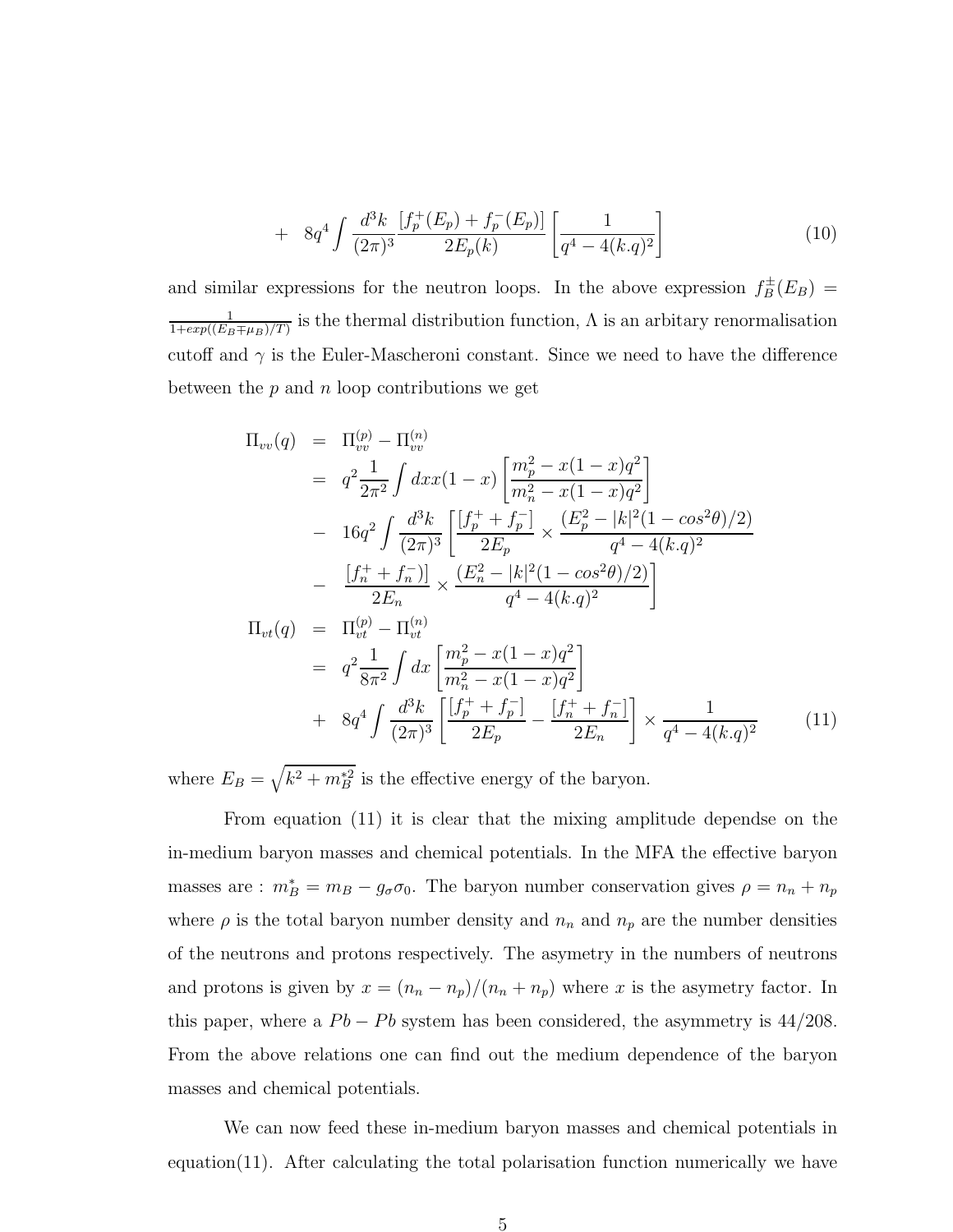plotted the absolute value of the mixing amplitude  $|\langle \rho | H | \omega \rangle|$  at  $q^2 = m_\omega^2$  as a function of temperature, for different densities, in figure 2. The modulus of the mixing amplitude increases with temperature for  $\rho = 0 fm^{-3}$ . At  $T = 0MeV$  the amplitude is about 4300 $MeV$  and at  $T = 200MeV$  it is about 5000 $MeV$ . For  $\rho = 0.15fm^{-3}$ , *i.e.* at nuclear matter density, the amplitude first decreases from  $30000MeV$ , at  $T = 0MeV$ , to about 15000 $MeV$ , at  $T = 180MeV$ . Then it increases slightly. At  $\rho = 0.3 fm^{-3}$  the modulus of the mixing amplitude decreases form  $100000MeV$  to 36000 $MeV$  as the temperature is varried from  $T = 0$  to  $T = 200MeV$ . In fig.3 we have plotted the density dependence of the mixing amplitude for different temperatures. The amplitude increases sharply with density. But, with increase in temperature it decreases. The dominant contribution to the mixing amplitude, at low densities, comes from the vacuum part of the polarisation function which depends on temperature/density through the baryon masses only. At higher densities it comes from the part of the polarisation function which directly dependence on temperature/density through the distribution functions.

To conclude, we have calculated the temperature and density depenence of the  $\rho - \omega$  mixing amplitude starting from a purely hadronic model. The mixing was assumed to be generated solely by  $N\overline{N}$  loops and thus driven by the difference in the contribution from  $n$  and  $p$  loops. The mixing amplitude is found to change substantially. This can have a strong bearing on the QGP diagnostics. The emission rate of dileptons  $(l<sup>+</sup>l<sup>-</sup>)$  may get modified due to this mixing. One can, however, use the temperature and density dependence of baryon masses and chemical potentials from other models. This may change the results quantitatively to some extent but, the qualitative behaviour should not change. Studies in these directions are in progress.

I thank Sibaji Raha for helpful discussions. The work has been supported partially by the Department of Atomic Energy (Government of India).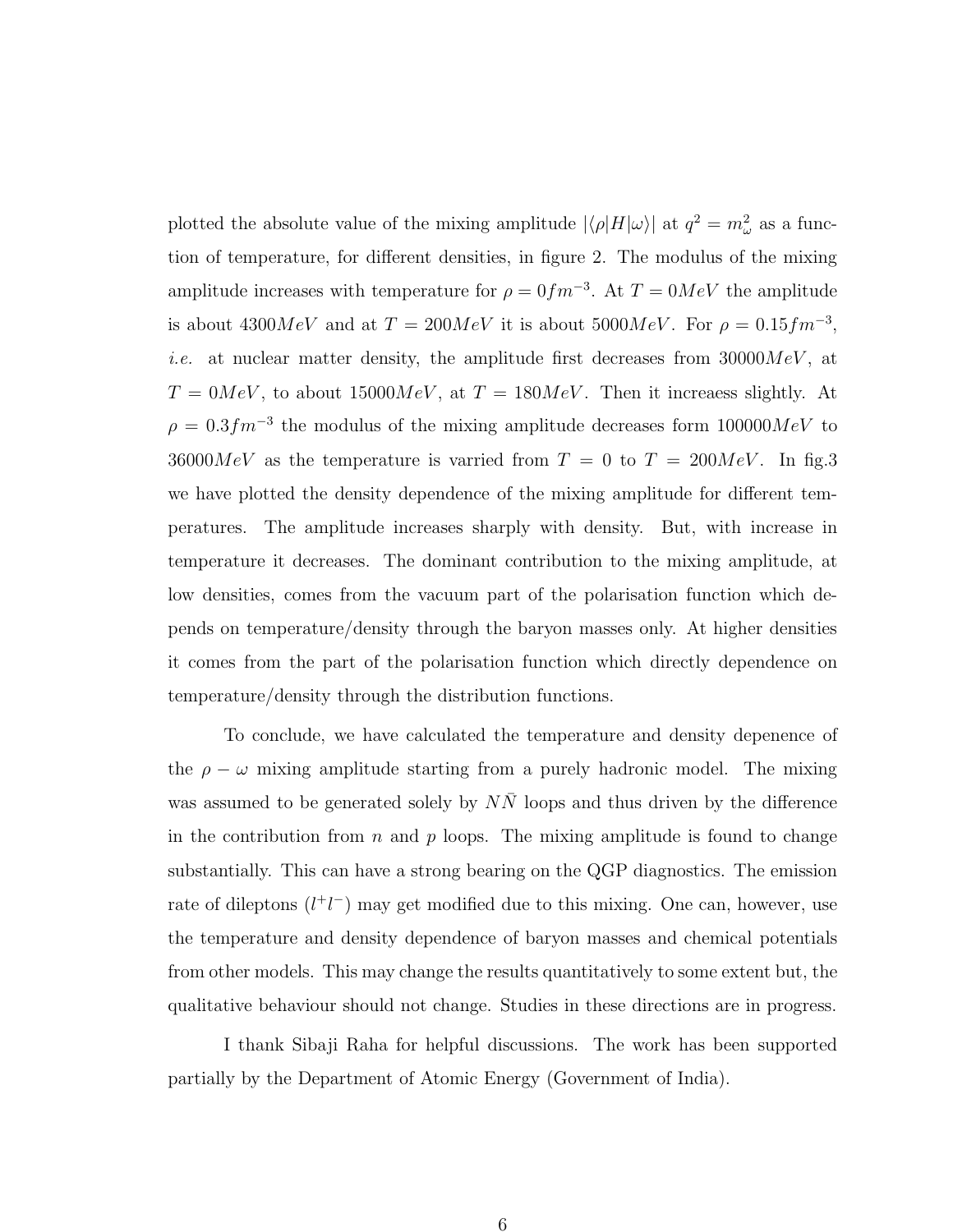

Fig. 2 : Temperature dependence of the modulus of the  $\rho - \omega$  mixing amplitude  $(|\langle \rho | H | \omega \rangle|)$ .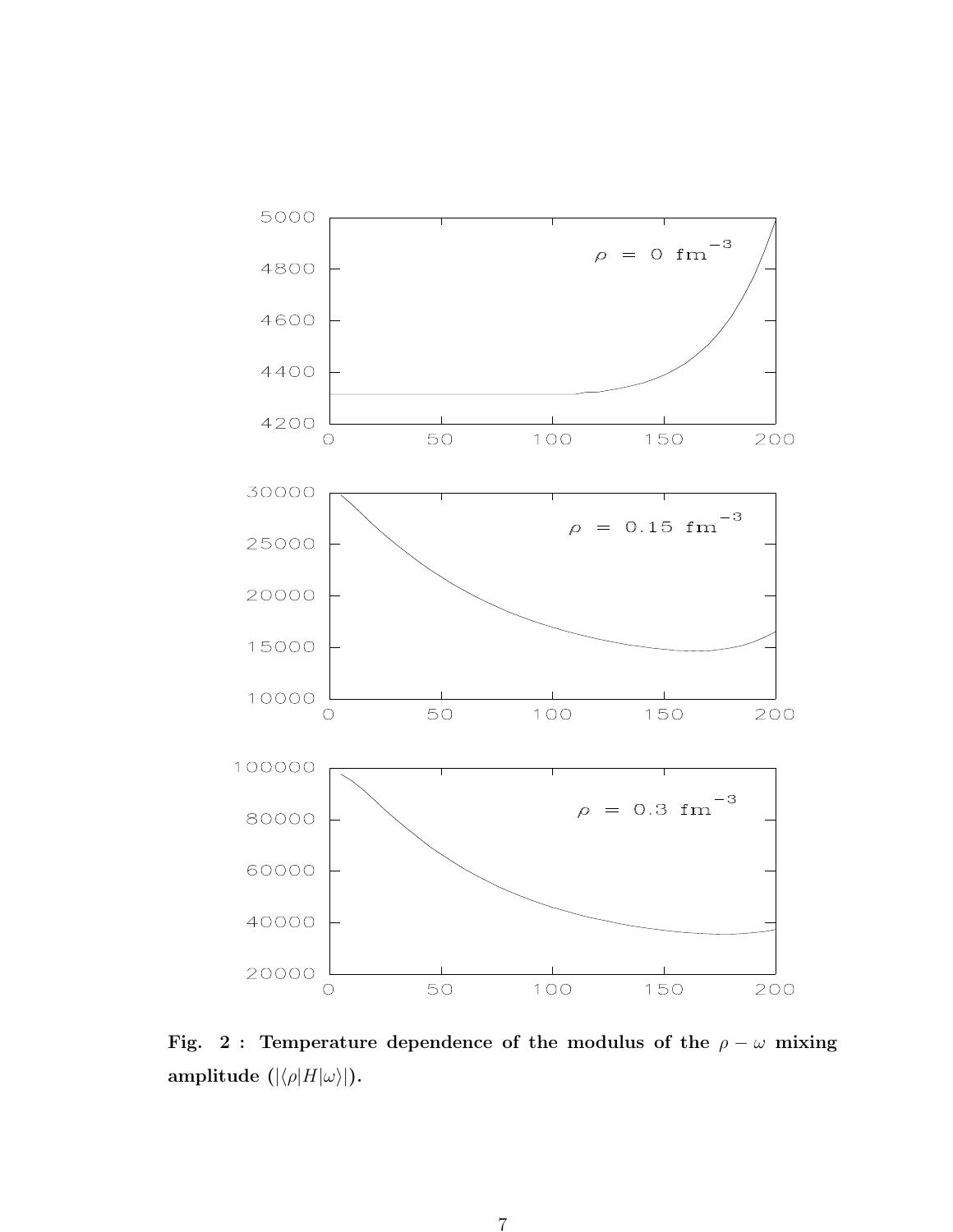

Fig. 3 : Density dependence of the modulus of the  $\rho-\omega$  mixing amplitude  $(|\langle \rho|H|\omega \rangle|)$ .